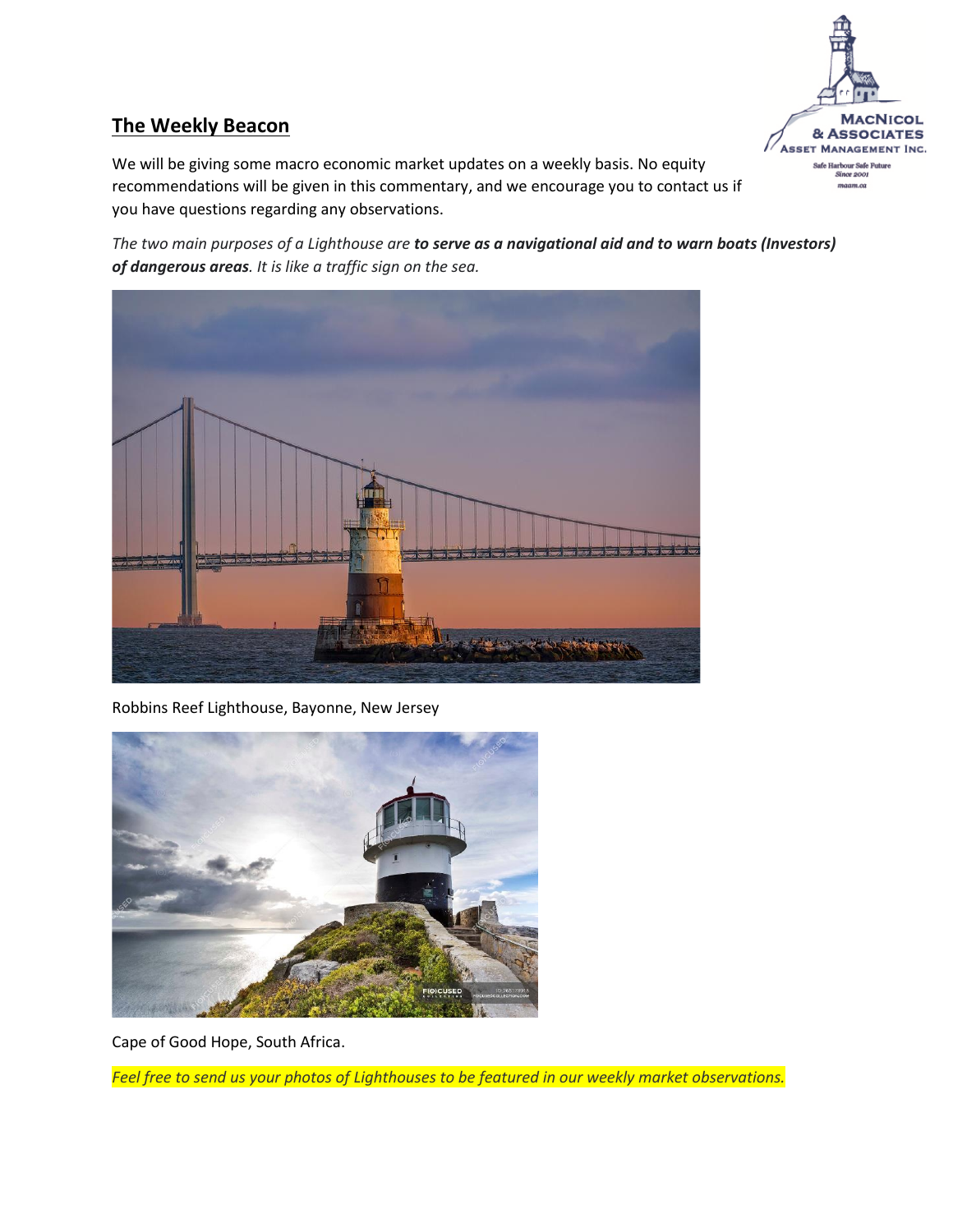#### **Wealth Tax: Fiction vs. Reality**



Many policymakers use buzz words like "Tax the rich" and "Wealth-tax", both of which are quite popular amongst young voters. These politicians cite theoretical studies for success with these policies.

Senator Bernie Sanders is one of the biggest supporters of these statements. He is a self-described socialist, supports high taxes, and mass government spending. He helped architect the original \$3.5 Trillion Reconciliation package citing the Bill should be double the size. The Bill has been since slashed in half and is unlikely to pass anytime soon.

Sanders has publicly sparred with moderate members of his party regarding government spending.

Scoop: "How about zero?" Manchin, Sanders get heated behind closed doors Alayna Treene, Hans Nichols

Over the past weekend, Elon Musk went on Twitter again and "trolled" Senator Bernie Sanders replying to Sanders's tweet.

|                                                                            | <b>Bernie Sanders</b><br>@SenSanders |                                                                           |                                                              |     | 1.11 |  |  |  |  |  |
|----------------------------------------------------------------------------|--------------------------------------|---------------------------------------------------------------------------|--------------------------------------------------------------|-----|------|--|--|--|--|--|
| We must demand that the extremely wealthy pay their<br>fair share. Period. |                                      |                                                                           |                                                              |     |      |  |  |  |  |  |
|                                                                            |                                      | 1:09 PM - Nov 13, 2021 - Twitter for iPhone                               |                                                              |     |      |  |  |  |  |  |
| 21.5K Retweets 2.507 Quote Tweets 281.6K Likes                             |                                      |                                                                           |                                                              |     |      |  |  |  |  |  |
|                                                                            | Replying to @SenSanders              | Elon Musk & @elonmusk Nov 14<br>I keep forgetting that you're still alive |                                                              |     |      |  |  |  |  |  |
|                                                                            | O 37K                                | 17. 68.9K                                                                 | 2 300.8K                                                     | Λ.  |      |  |  |  |  |  |
|                                                                            | Replying to @SenSanders              | Elon Musk @ @elonmusk - Nov 15                                            | Ok, how much do you think is fair? Does 53% seem reasonable? |     |      |  |  |  |  |  |
|                                                                            | $O$ 3.8K                             | 17 2.2K                                                                   | 24.3K                                                        | Λ,  |      |  |  |  |  |  |
|                                                                            | Bernie is a taker, not a maker       | Elon Musk @ @elonmusk · Nov 14                                            |                                                              |     |      |  |  |  |  |  |
|                                                                            | 9.5K                                 | 17. 12.5K                                                                 | 75.5K                                                        | ,Υ, |      |  |  |  |  |  |

As of Monday afternoon, Tesla stock dipped below \$1,000/share and was down 15% over the previous 5 days. Tesla's market cap also is under \$1 Trillion for the first time since cracking that feat last month. Fast forward to Wednesday and Tesla had erased that loss, the company is back to being worth \$1.1 Trillion+.

Tesla investors like always are along for the volatile ride. Big gains and big losses are just another part of investing in Tesla. Tesla investors may want to turn on Elon Musk Twitter notifications to react to shortterm price changes.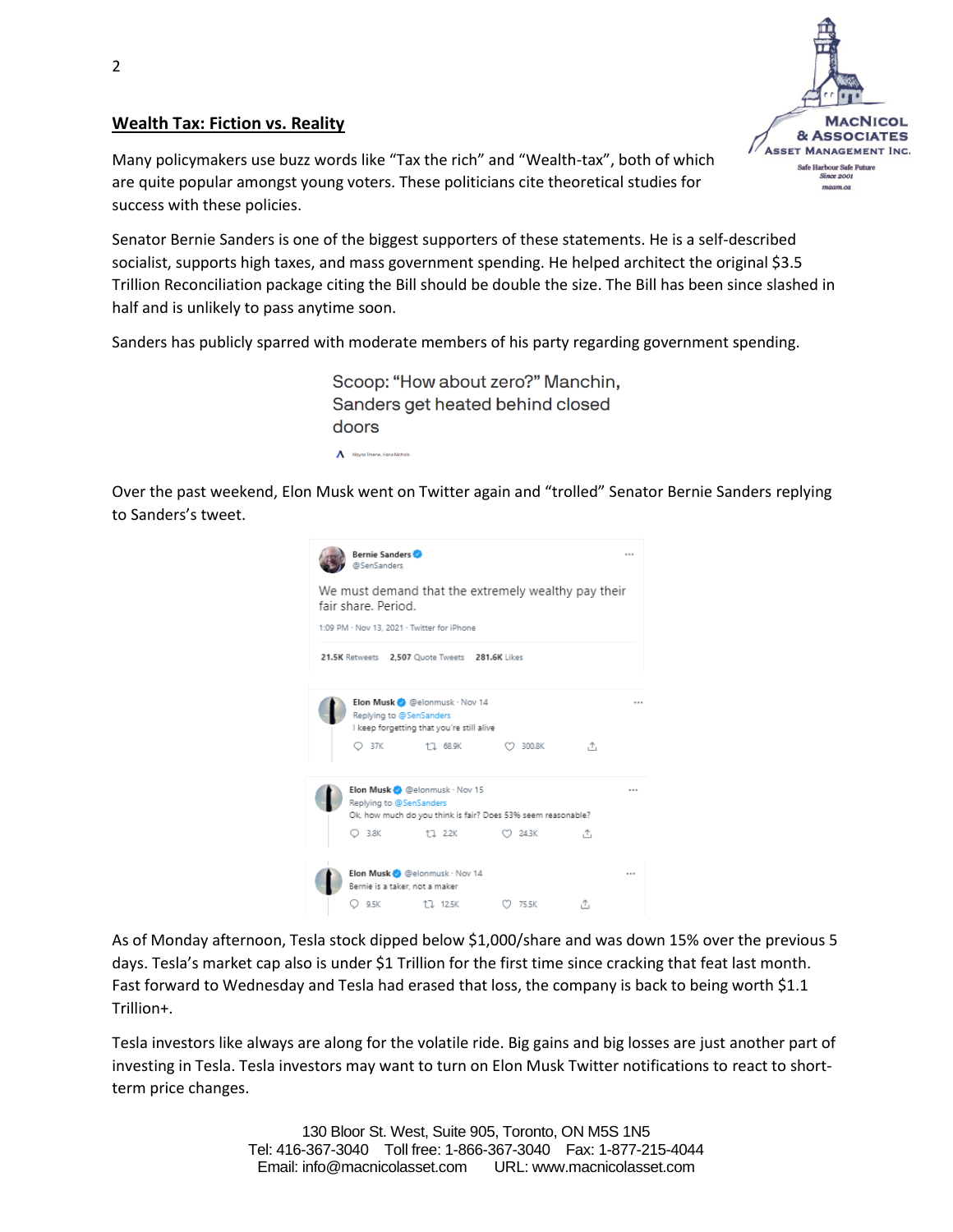

Elon Musk who had a net worth of over \$306 Billion on November  $2<sup>nd</sup>$  has lost quite a lot over the past few weeks.

> Elon Musk Is The First Person Worth More Than \$300 **Billion**

According to the Forbes Live Billionaire Index, Musk's net worth is \$261 Billion as of Monday afternoon. \$45 Billion lost in 2 weeks! The gap between Musk and the field has grown exponentially over the last few months.

| $\blacksquare$ |                | <b>Elon Musk</b>  | \$261.1 B | $\blacktriangledown$ \$10.4 B   -3.83% | 50 | Tesla, SpaceX |
|----------------|----------------|-------------------|-----------|----------------------------------------|----|---------------|
|                | $\overline{2}$ | <b>Jeff Bezos</b> | \$204.4 B | $\triangle$ \$1.3 B   0.62%            | 57 | Amazon        |

Musk also clashed with the famous fund manager, Michael Burry this past week.

Burry who has publicly bet against Tesla, said Musk's recent behavior makes him think that Musk knows Tesla stock is trading too high. Burry also believes Musk may owe back the loans he has taken out to finance his life. Musk historically has not taken a salary at Tesla and uses Tesla stock as collateral for those loans.

Musk did not seem to like Burry's comments….



Musk has never been a fan of shorting companies and believes it should be illegal. Burry made his name by shorting the housing market. A match not made for each other!

#### **All Hail Nuclear!**

The U.S. seems to be jumping onto the Nuclear train. As the green transition accelerates and President Joe Biden helps the U.S. lead the way, some sort of reliable source of energy will need to fill the gap fossil fuels will leave.

We are not suggesting oil and gas are dead. They will be alive and well for decades to come. There may just be a scale-back of consumption especially in Western developed countries that have extremely progressive green energy goals. This transition also may be short lived if people face energy shortages.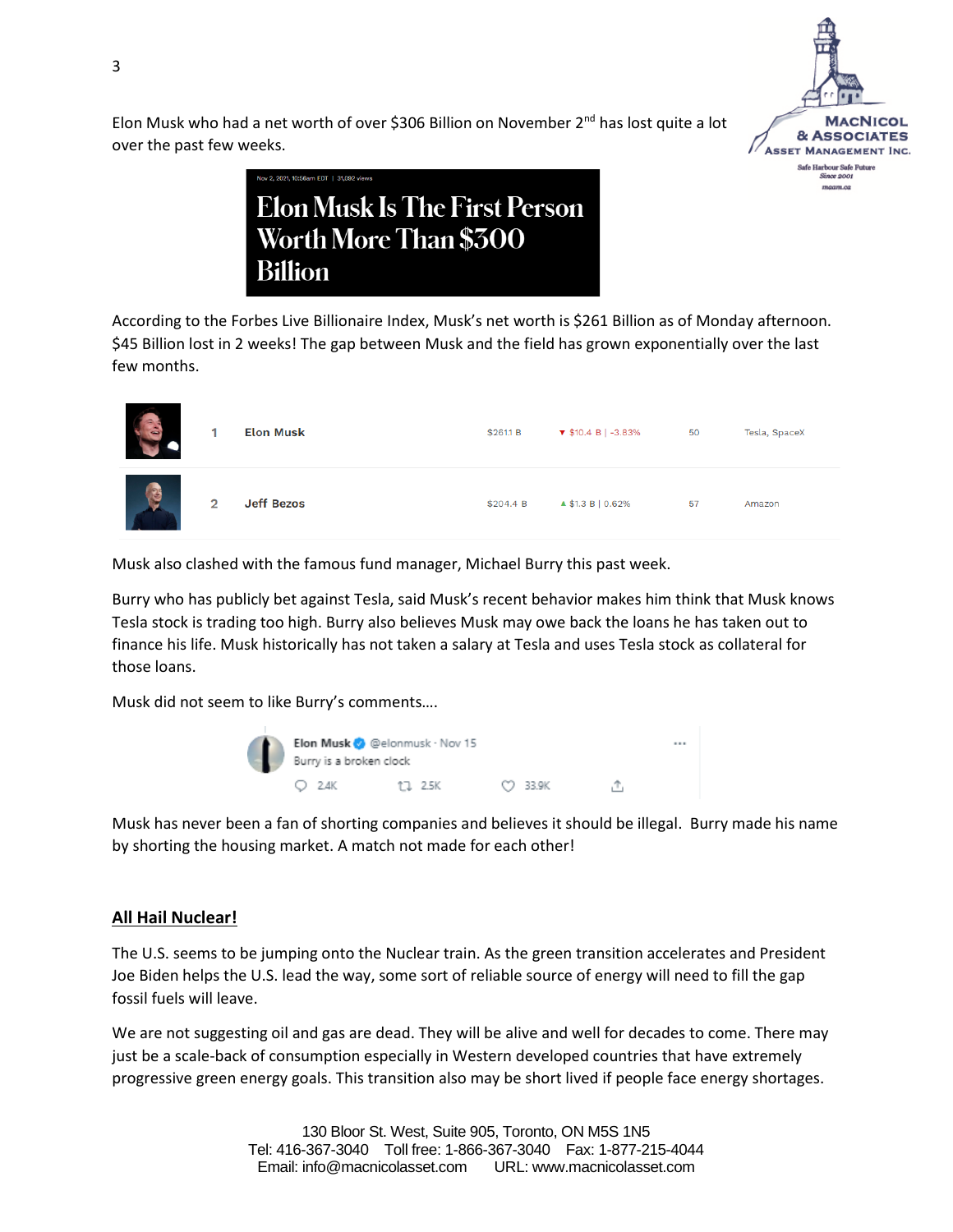The \$1.2 Trillion Infrastructure Package that Joe Biden signed into law over the weekend has allocated \$62 Billion to the U.S. Department of Energy. \$2.5 Billion has already been designated to advanced nuclear energy through the DOE's Advanced Reactor Demonstration Program. \$6 Billion has been designated to prevent the retirement of existing and aging U.S. nuclear reactors.



## Nuclear-supporting infrastructure bill becomes US law

16 November 2021





Biden signing the act yesterday (Image: The W

It also appears the U.S. public is leaning into nuclear energy.

A survey was conducted on Americans' support of nuclear energy and how has it changed over the last 4 years.



59% of this survey support the use of nuclear energy, Americans are realizing what we all knew, nuclear energy will need to play a key role in energy going forward. Wind and solar may sound good but neither are reliable on a large scale (17% of the EU power grid was powered by renewables and now the EU

> 130 Bloor St. West, Suite 905, Toronto, ON M5S 1N5 Tel: 416-367-3040 Toll free: 1-866-367-3040 Fax: 1-877-215-4044 Email: info@macnicolasset.com URL: www.macnicolasset.com



**Share**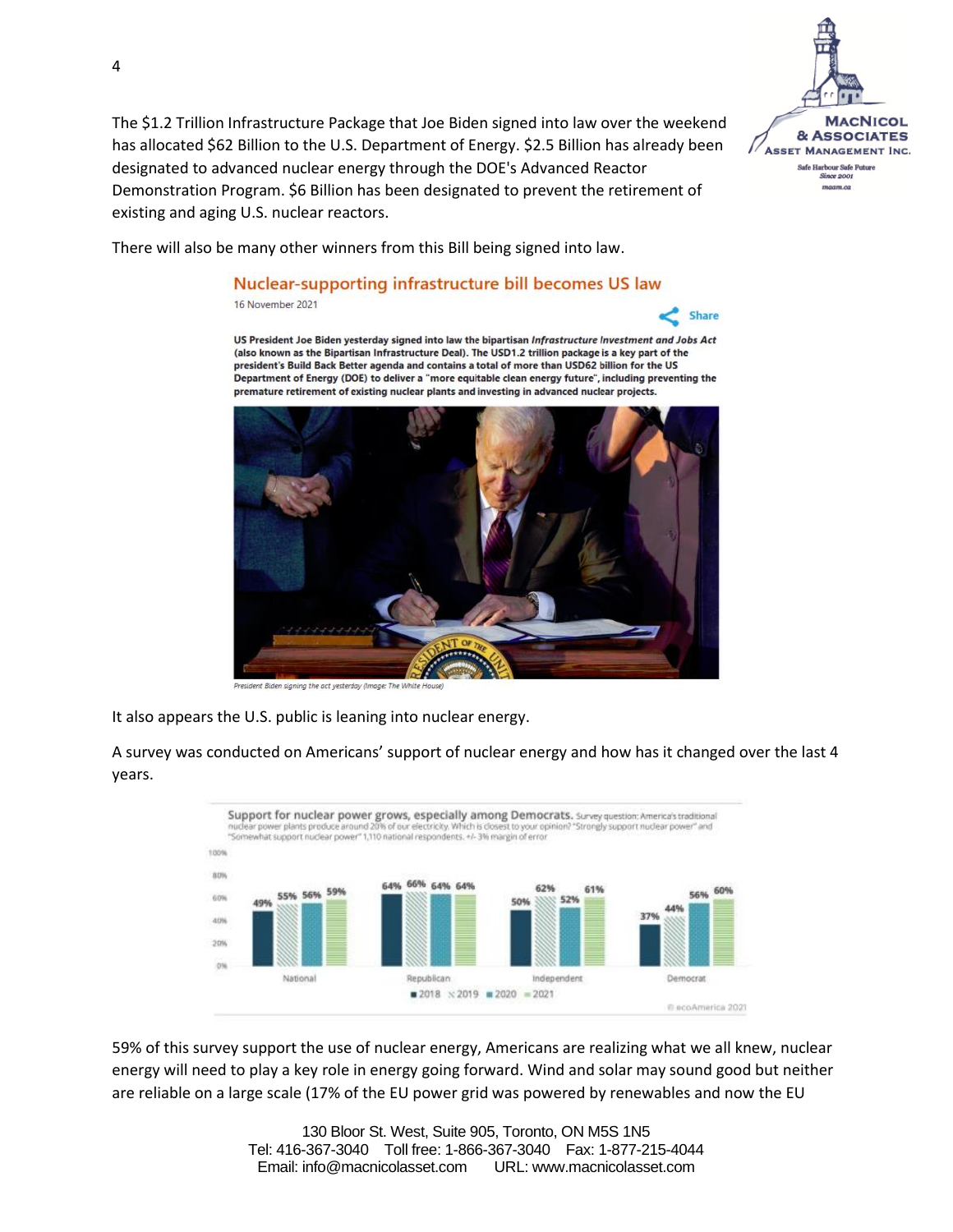

faces shortages). How can you increase energy reliance on wind and solar energy when it's unstable in its current limited use?

The media also seem to be championing this nuclear shift.



Keep watching nuclear and uranium prices.

#### **European Style Blackouts Head West?**

As Europe braces for blackouts due to an energy shortage, some in the U.S. have slowly started to sound the alarm regarding possible blackouts.

No blackouts have occurred on a large scale as of now… but that could change.

Biden has asked for OPEC and U.S. Oil and Gas Producers to increase production to counter high prices as consumers are not happy with the rise at the pump and on electric bills (not to mention all the other products that have risen in price due to oil).

Last Friday, Spire Energy, a Missouri utility company warned President Biden of the consequences of shutting down the STL Pipeline.

# **Missouri Utility Warns Of Blackouts As Biden Administration Considers Shutting Pipeline**

Spire Energy emailed its customers (1.7 million homes) that a federal review of the pipeline could jeopardize the company's energy supply.

This move is yet another counterproductive move by the U.S. government to counter high energy prices and secure a reliable energy supply. The Keystone XL was revoked earlier this year, an Alaska oil drilling project was canceled, and Line 3 in Michigan is also under federal review.

Domestic oil prices do not look like they will be dropping anytime soon.

With all this new regulation and no cooperation from OPEC, the U.S. reduced its strategic petroleum reserves to the lowest level in 18 years.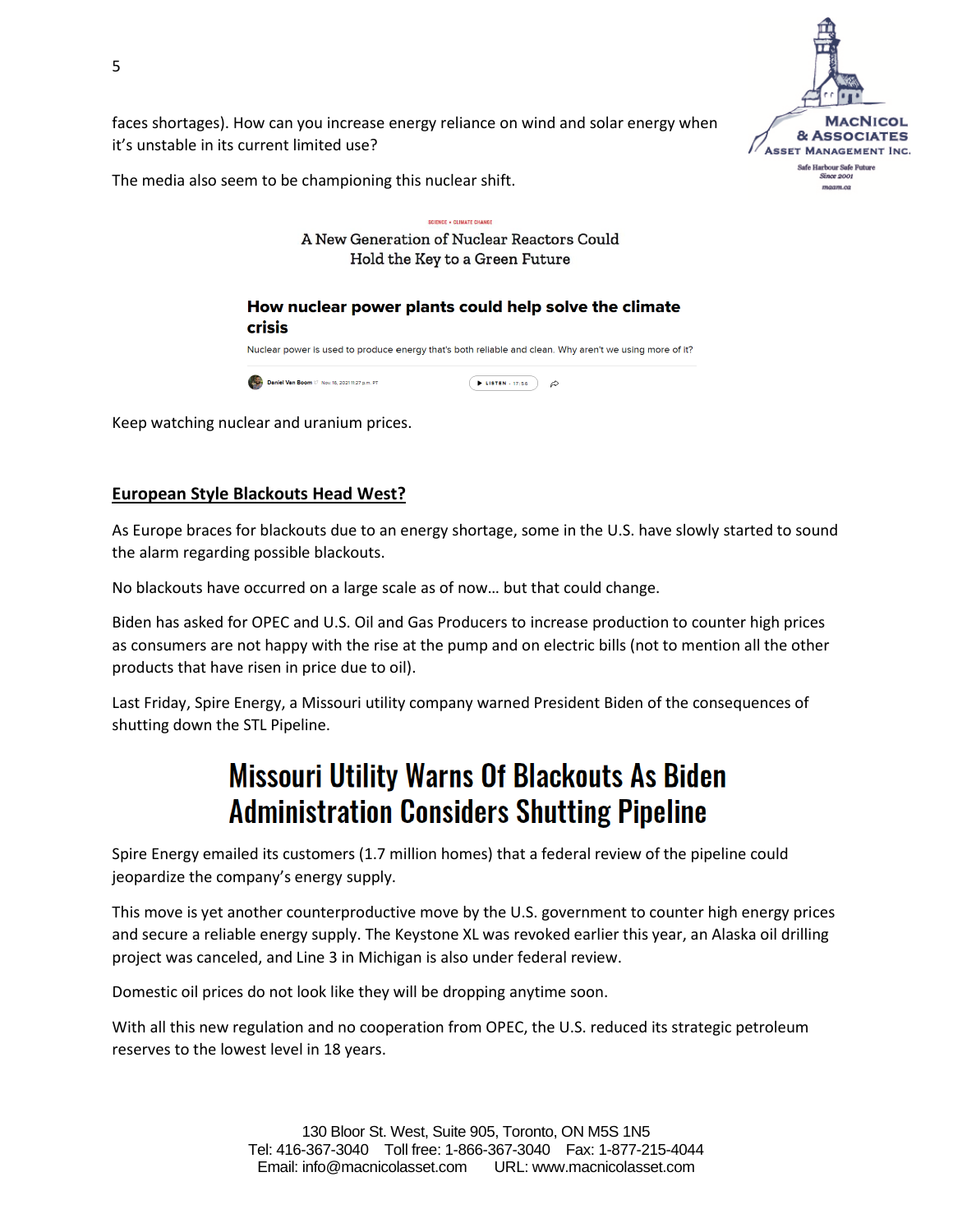



Supply in the mid-term will drop which will raise prices, in the short-term prices may drop slightly but, that trend will not continue for long.

#### **Xi is Playing Chess While the U.S. Play Checkers**

According to a recent report by McKinsey & Co. released on Tuesday, China has overtaken the U.S. as the world's richest country.

NewsBytes @NewsBytesApp

Yesterday

### China overtakes US as world's richest; experts sound caution

China has overtaken the United States as the world's richest country, a recent report by the research arm of consultants McKinsey & Co. revealed. The study examined the balance sheets of 10 countries representing over 60% of world income. Photo via @NewsBytesApp

China's wealth has grown from \$7 Trillion in 2000 to \$120 Trillion in 2020. The same metric had U.S. wealth growing to \$90 Trillion in 2020, doubling since 2000.

McKinsey highlighted this wealth jump is not the same as GDP. The U.S. still has a higher GDP than that of China. Economists are split on when China will surpass the U.S. in terms of total GDP. Some believe it will take 50 years, but some are sounding the alarm that it could happen at the end of this decade.

According to this report, 68% of global wealth is held in real estate, the highest figure on record. Melt up leading to higher real asset prices.

#### **Rivian is Worth How Much?**

In the November 5th edition of *[The Weekly Beacon](https://www.macnicolasset.com/the-weekly-beacon-november-5-2021/)*, we mentioned the highly anticipated IPO of the electric car maker Rivian. Rivian has been dubbed as the most serious competitor to Tesla to date. Even though we do not agree with Tesla's valuation, it seems like a much better deal than Rivian does at these levels.

When investors put production on the back burner and just think about hype and innovation, you get Rivian.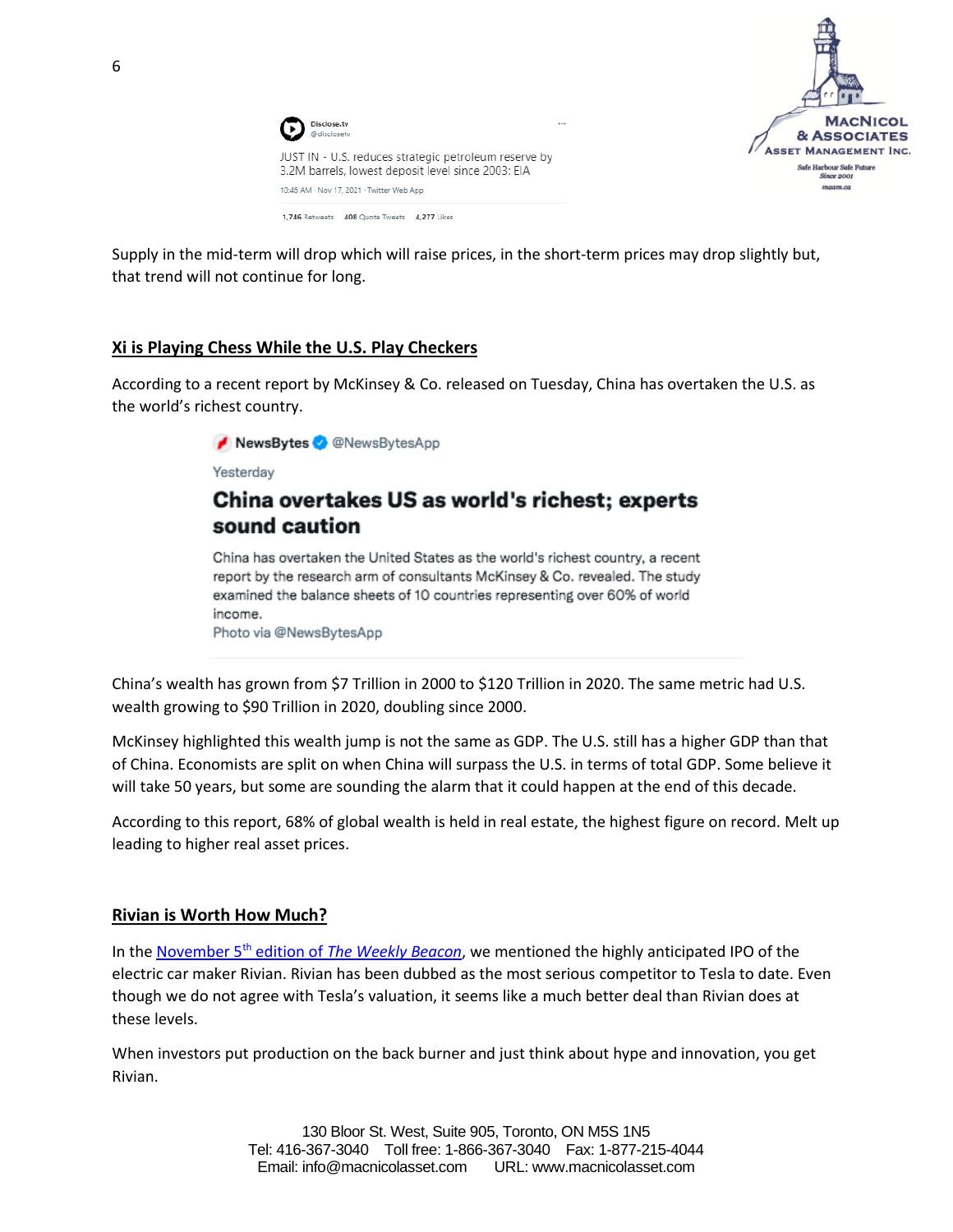

Monday, 25 October 2021 22:58

### Rivian Has Built 56 R1Ts As of Oct. 22---2 Vehicles Per Day Written by Dan Mihalascu, Inside EVs

As of a month ago, Rivian had only produced 56 cars.

As of Wednesday morning, Rivian shares were trading just shy of \$150 even with a 12% pullback on Wednesday morning. Shares peaked on Tuesday at \$179/share.



Rivian went public last week with a reference price of \$78/share which was already quite overvalued. Doubling in price in 2 weeks, the hype is real.

Rivian hopes to deliver 1,000 vehicles by the end of 2021.

As of Wednesday morning, Rivian had the 5<sup>th</sup> largest market cap for an automaker. Before the Wednesday morning pullback, Rivian was only behind Tesla and Toyota in terms of total valuation.

At a market cap of \$125 Billion, each delivery for Rivian would be worth \$125 Million if they were able to deliver on their 1,000 car promise.

Valuations have been truly thrown at the window.

#### **Inflation Stays Hot up North**

Canada's October CPI was released this past Wednesday.

Canada's inflation rate jumped to an 18 year high of 4.7%.

Canada's inflation is still lagging the U.S. who saw inflation rise to 6.2% at the end of October. The U.S. inflation rate could be some foreshadowing for Canada. Canada has opened at a slower rate than that of the U.S. which may just delay the inflation problem.

Prices for Canadians are rising everywhere.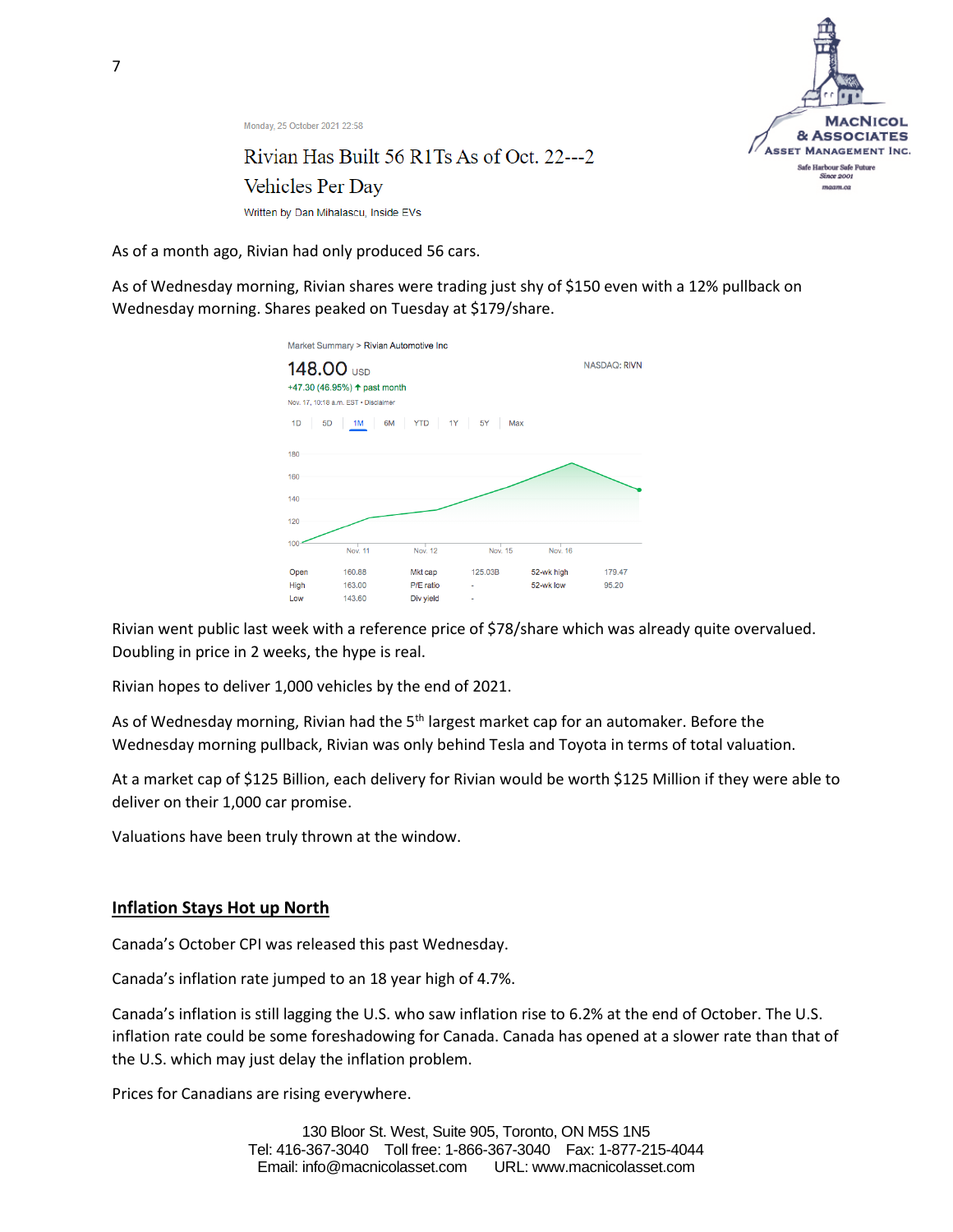

Transportation saw the largest jump, and this could continue especially with vaccine mandates by Provincial and Municipal Governments.

### TTC plans to reduce service next month due to staff shortage caused by vaccine mandate



Even if the TTC does not raise prices, substitute prices will rise as the demand grows.

Even some of the Big Banks are starting to get uncomfortable with current inflation and are sounding the alarm.

### **Politics Trudeau Risks Stoking Inflation With Stimulus Plans, Scotia Says**

By Shelly Hagan +Follow November 16, 2021, 9:39 AM EST

Within this Bloomberg article….

Trudeau's Liberals promised C\$78 billion (\$62.3 billion) over five years in new spending measures  $\mathbb{Q}$  during the election campaign. That's on top of C\$140 billion in spending earmarked over five years from Freeland's 2021 spring budget.

It's safe to say the Government has already stoked inflation even without this future spending.

Stimulus and generous economic recovery plans throughout Covid-19 led to this issue. Government money printing will only make the issue worse as the deficit expands.

> 130 Bloor St. West, Suite 905, Toronto, ON M5S 1N5 Tel: 416-367-3040 Toll free: 1-866-367-3040 Fax: 1-877-215-4044 Email: info@macnicolasset.com URL: www.macnicolasset.com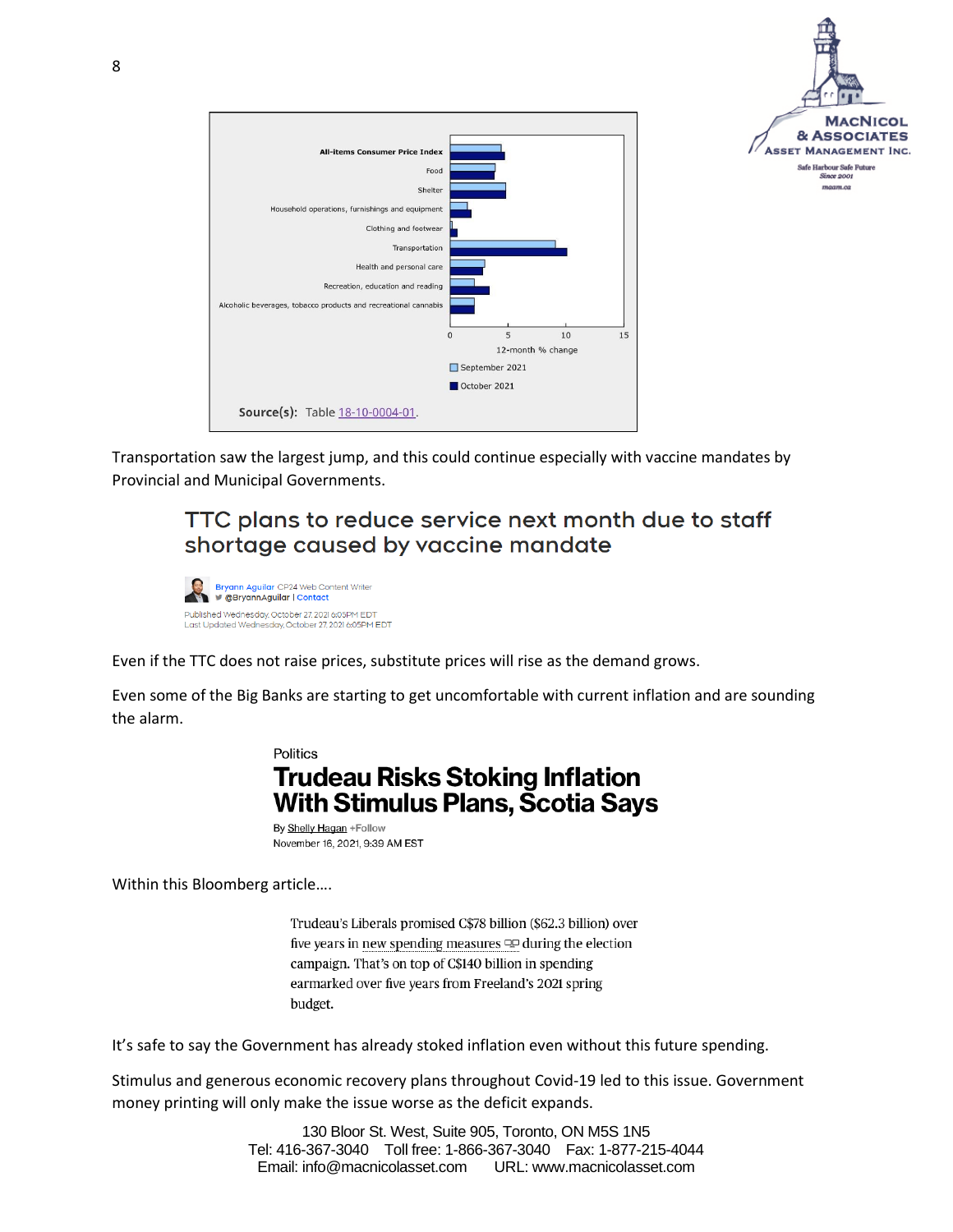

Canada's PPI is also a nice indicator that foreshadows consumer inflation and well it tells us inflation is not going anywhere, anytime soon.

The Canadian PPI is at record levels.



The producer price index is at the same levels as the 1970s.

October's PPI came in at 16.7%, a 1.8% jump from the month previous. The downtrend that started in July looks to be over as input prices are roaring higher.



These prices will result in consumer price increases for months to come.

Notable MP, Pierre Poilievre has been warning Canadians about inflation for months, summarized the changing view on inflation by the Government of Canada.



Perhaps the craziest opinion on inflation comes from some mainstream media outlets.